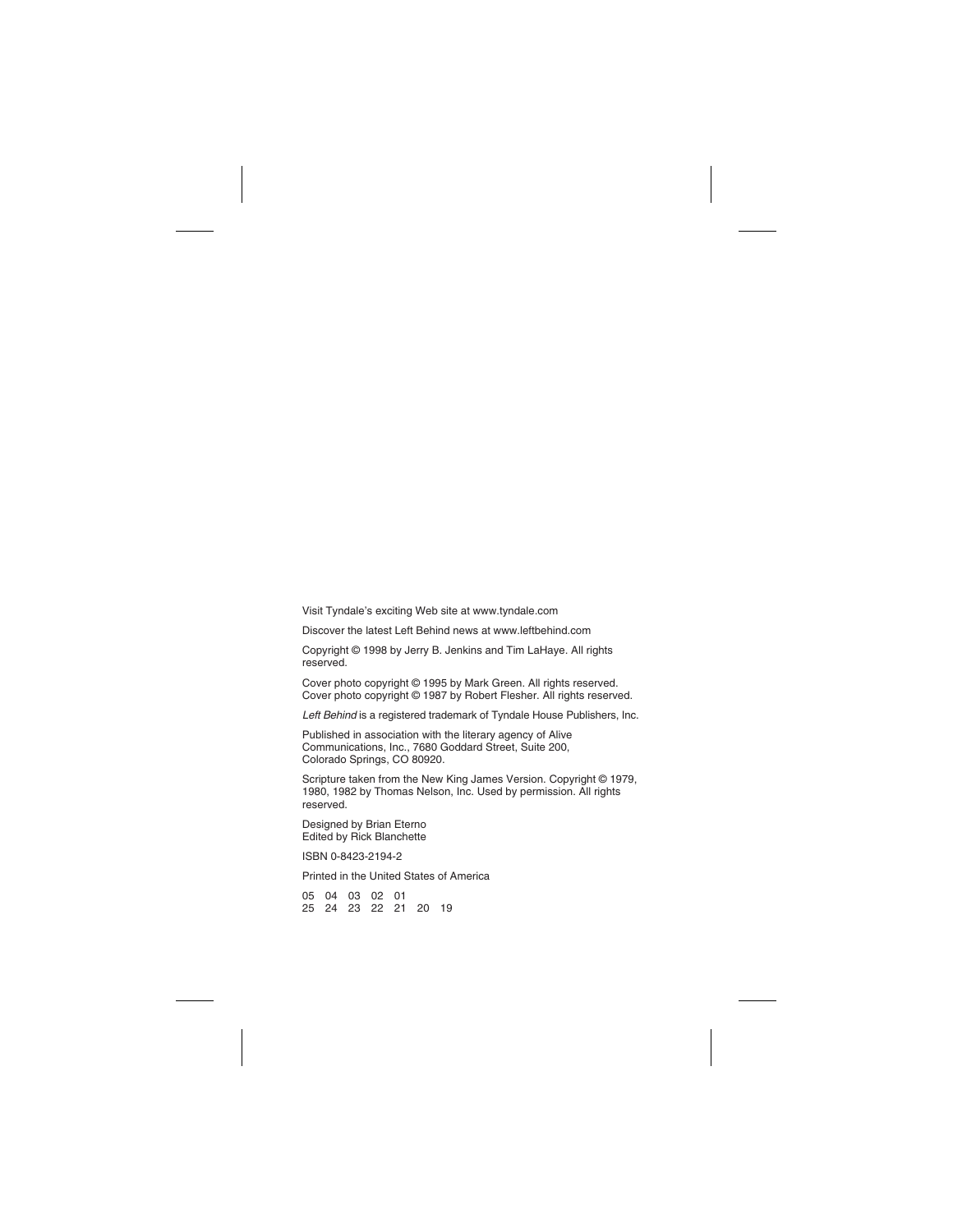## **CONTENTS**

| 1. New Hope 1                                   |
|-------------------------------------------------|
| 2. Vicki's Journey 11                           |
| 3. Lionel's Shock 23                            |
| 4. Ordeal at O'Hare 37                          |
| 5. More Shocks $\ldots \ldots \ldots \ldots 53$ |
| 6. Showdown 65                                  |
| 7. Crises 77                                    |
| 8. Taking Flight 91                             |
| 9. Together Again 109                           |
| 10. The Mystery 123                             |
| About the Authors 143                           |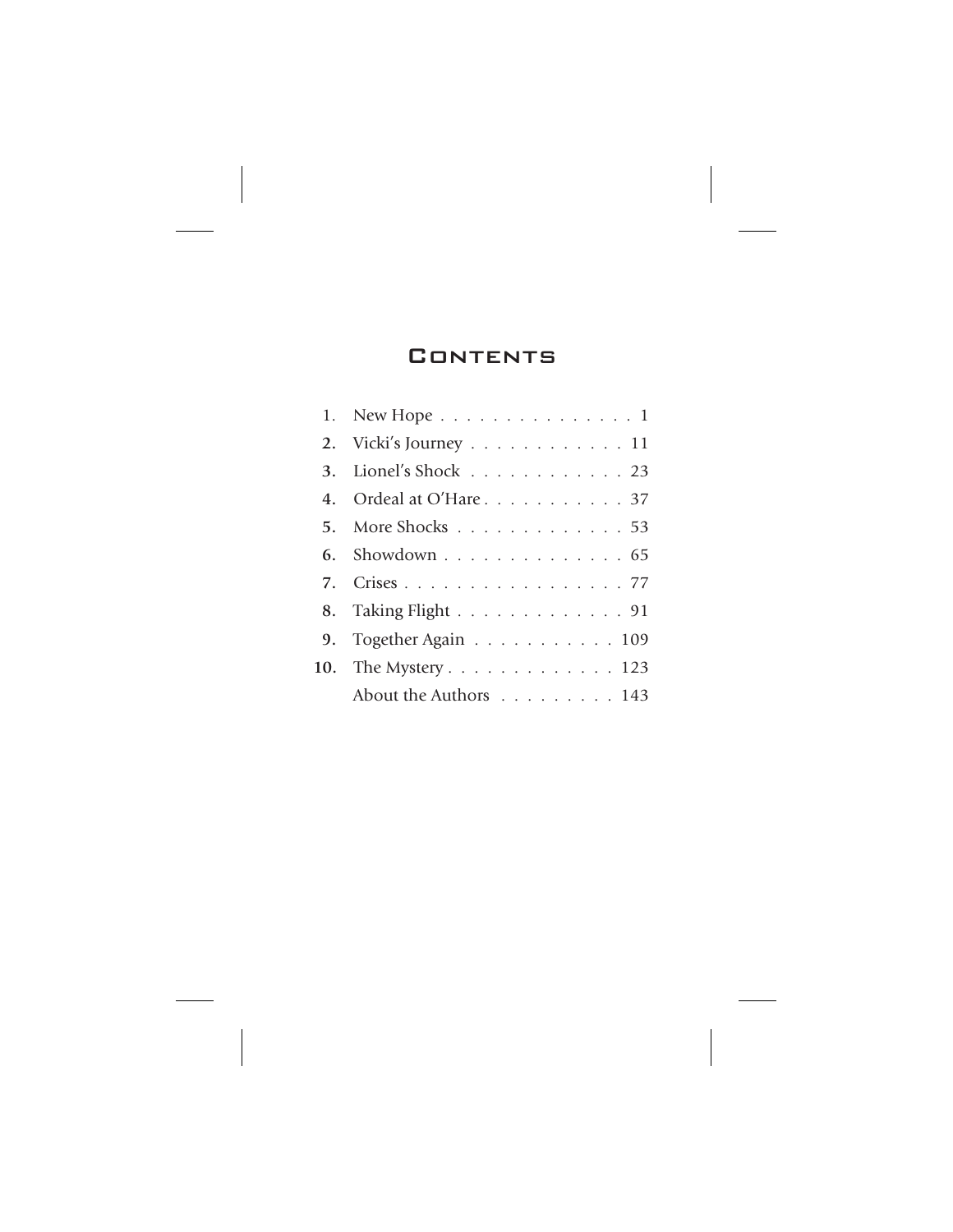## ONE

## New Hope

JUDD Thompson Jr. had always sized up situations quickly. It was clear to him that of the four kids who had fled to nearby New Hope Village Church during the greatest crisis the world would ever see, he was the oldest. The redhead, the only girl, had a hard, bitter edge to her. But still, if Judd had to guess, he would have said she was younger than he was.

Ah, what did he care. How could he ever care about anything anymore? The end of the world, at least the world as he knew it, had come. Millions all over the world had disappeared right out of their clothes, leaving everything but flesh and bone behind.

It wasn't that Judd didn't know what had happened. He knew all too well. As he had heard in church and Sunday school and at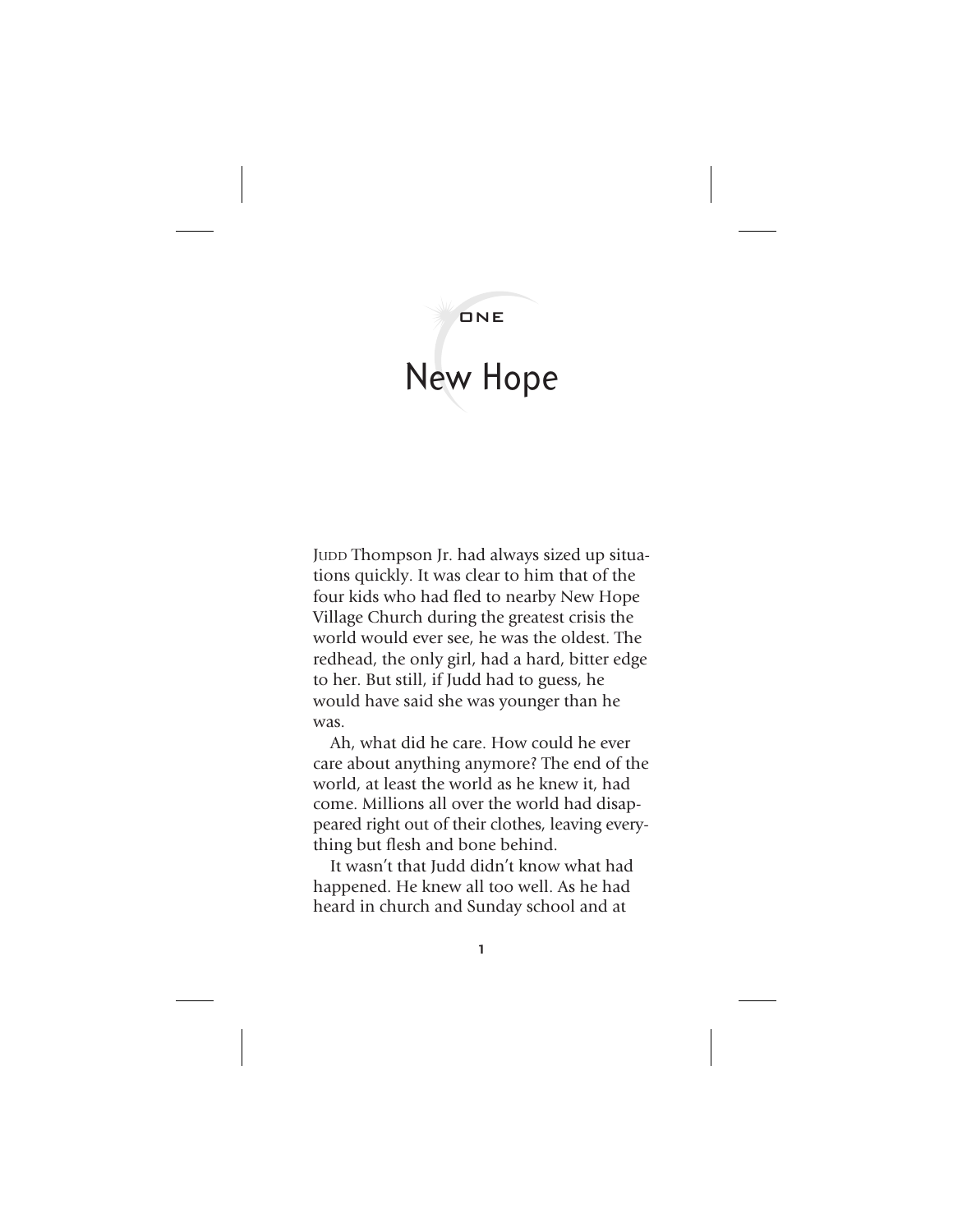home his whole life, Jesus Christ had come back to rapture his church, and Judd had been left behind.

He even knew why. It didn't take the earnest visitation pastor of New Hope Village Church, Bruce Barnes, to explain that. Of all things, Pastor Barnes himself had been left behind. *New Hope*

Bruce Barnes had spent the last several minutes telling Judd and the three other shell-shocked kids his own story. He finished by telling them there was still hope. Life would be miserable from now on, of course, and they would be alone except for other new believers, but it was not too late for them to come to Christ.

Bruce had urged them to think about it and not to waste much time. The world had become dangerous overnight. With so many Christians disappearing from important jobs, the result was chaos. No one had any guarantees. Life was fragile. Judd was impressed that Bruce seemed so eager to convince them that their only hope now was to trust Christ.

Judd knew it was the truth. He had to face himself, and he didn't like what he saw. His whole look, the way he carried himself, the me-first attitude, the secret that he had never really become a Christian—all those things sickened him now.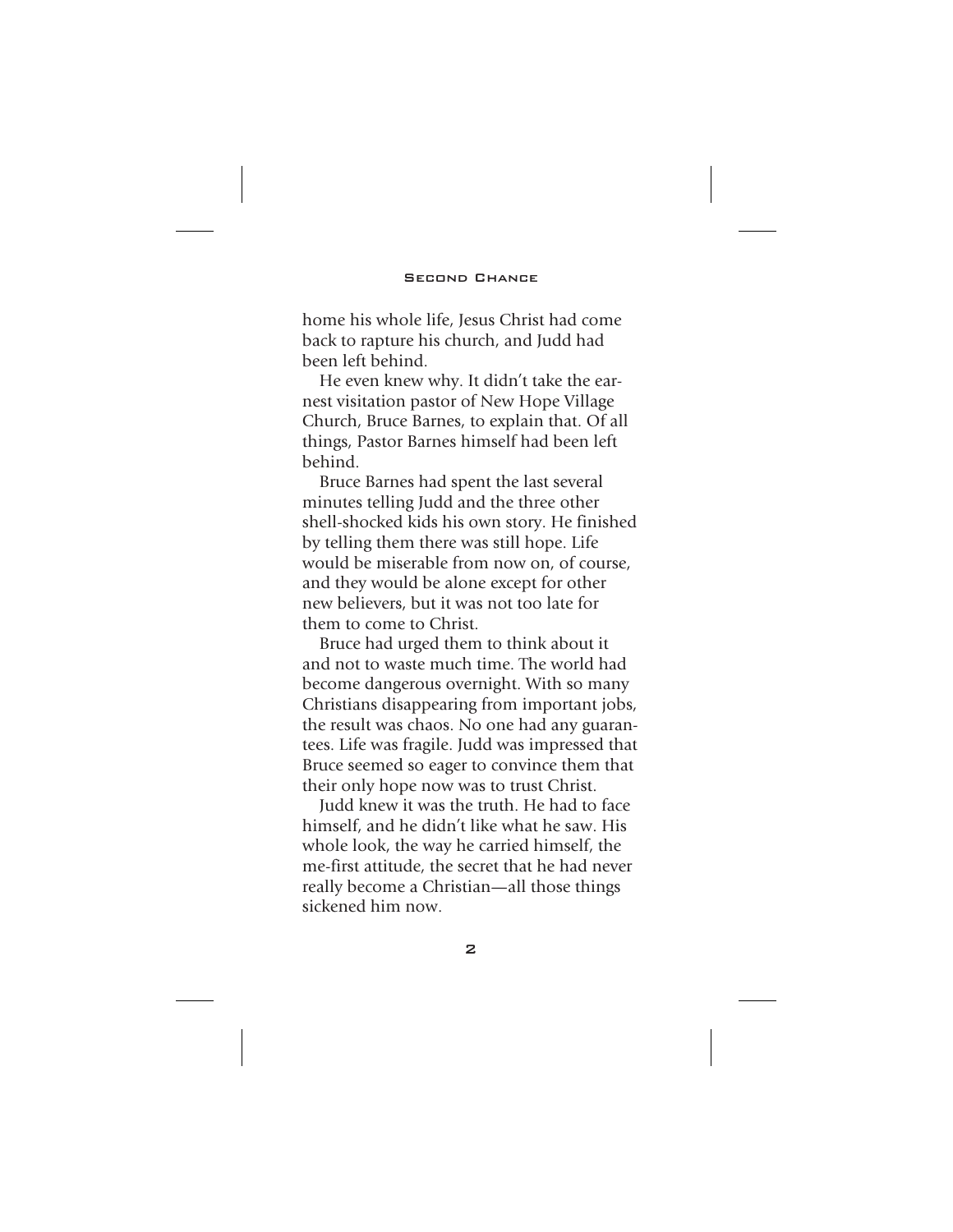Why had he wanted to appear so old? Why was it so important to him to know where he fit in every crowd? Everything that ever mattered to him now seemed ridiculous. He had been a tough guy, a big shot, the one with all the plans and schemes. He had stolen his dad's credit card and bought phony identification papers that said he was old enough to travel on his own. *Yeah,* Judd thought, *I was a real player.*

But though Judd had come to some hard realizations about himself, he still had a major problem. There was no question Bruce was right. Judd didn't want to live without his family and without Christ. Though he knew he had had every chance and could have been in heaven with his parents and brother and sister right then, everything in him still fought to blame somebody else. But whom could he blame?

His parents had been wonderful examples to him. Even his little brother had recently asked Judd if he still loved Jesus. If he couldn't blame his family and he didn't want to blame himself, that left only God. He knew there was no future in blaming a perfect and holy God, but right then he had to admit that he didn't much care for God's plan.

Whatever happened to the idea that God loved everybody and didn't want anybody to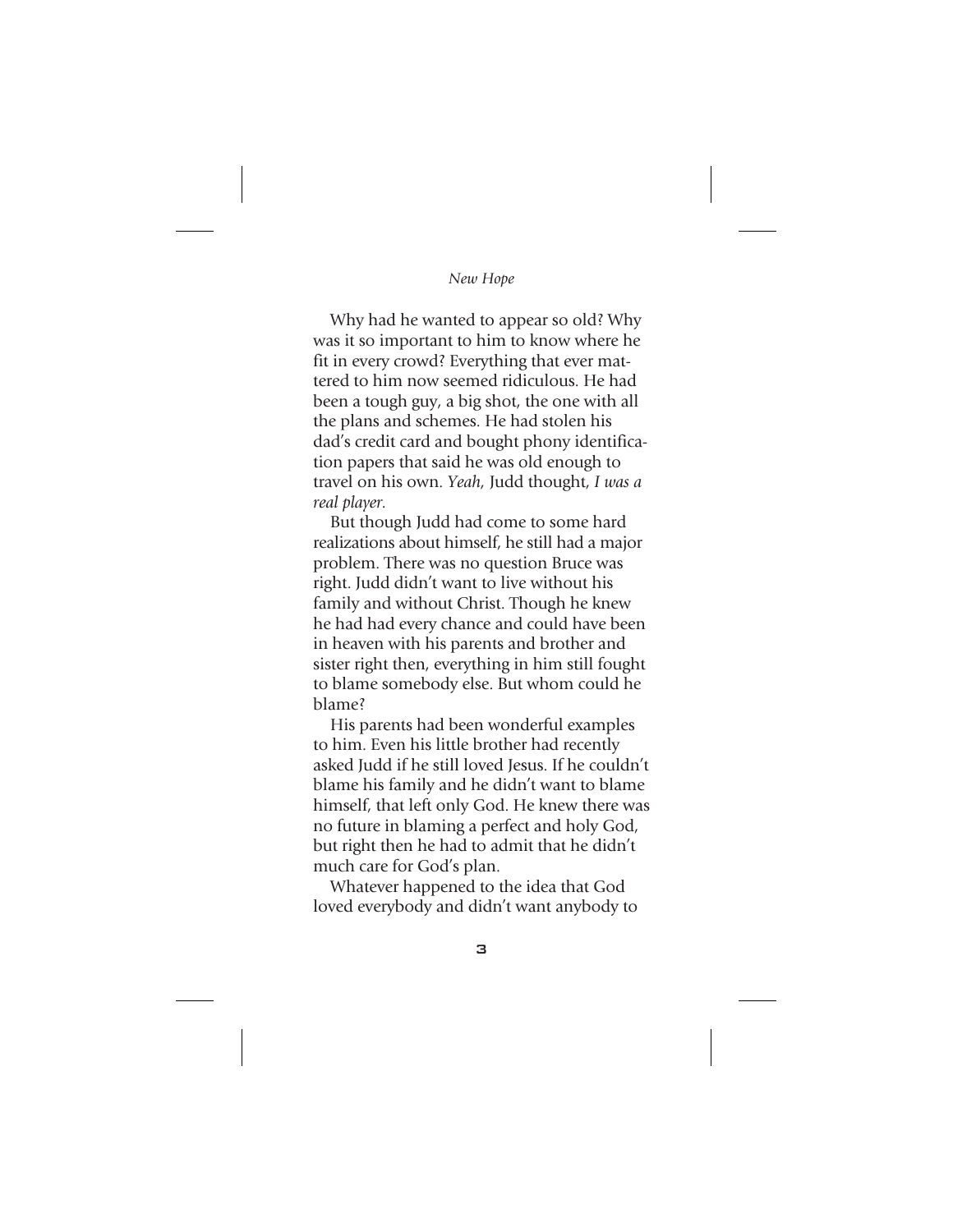die and go to hell? What kind of a God would leave a sixteen-year-old kid without his family?

Judd knew he wasn't thinking straight. In fact, he had to admit he was being ridiculous. But just then he didn't like God very much. He was mad at God because there was no one else to be mad at.

Besides, Judd was grieving. No, his family had not died. But they might as well have. He was glad for them, he guessed, that they had gotten their reward for believing. But that was of little comfort to him.

Bruce Barnes asked the four kids to introduce themselves and talk about themselves a bit. Judd didn't see the point of that. Bruce began with the youngest boy, the little blond who appeared stocky and athletic.

Judd was reminded of his own little brother, Marc. Marc and Marcie were twins, nine years old. Both had been tremendously athletic. While Judd had lost interest in sports after Little League, Marc and Marcie had seemed interested in every sport imaginable. They had both been dark-haired and younger and smaller than Ryan Daley, but still Judd found it hard to listen to the boy without thinking of them both. Already he missed them more than he could say. Just being around someone even near their age cut like a knife deep into his heart.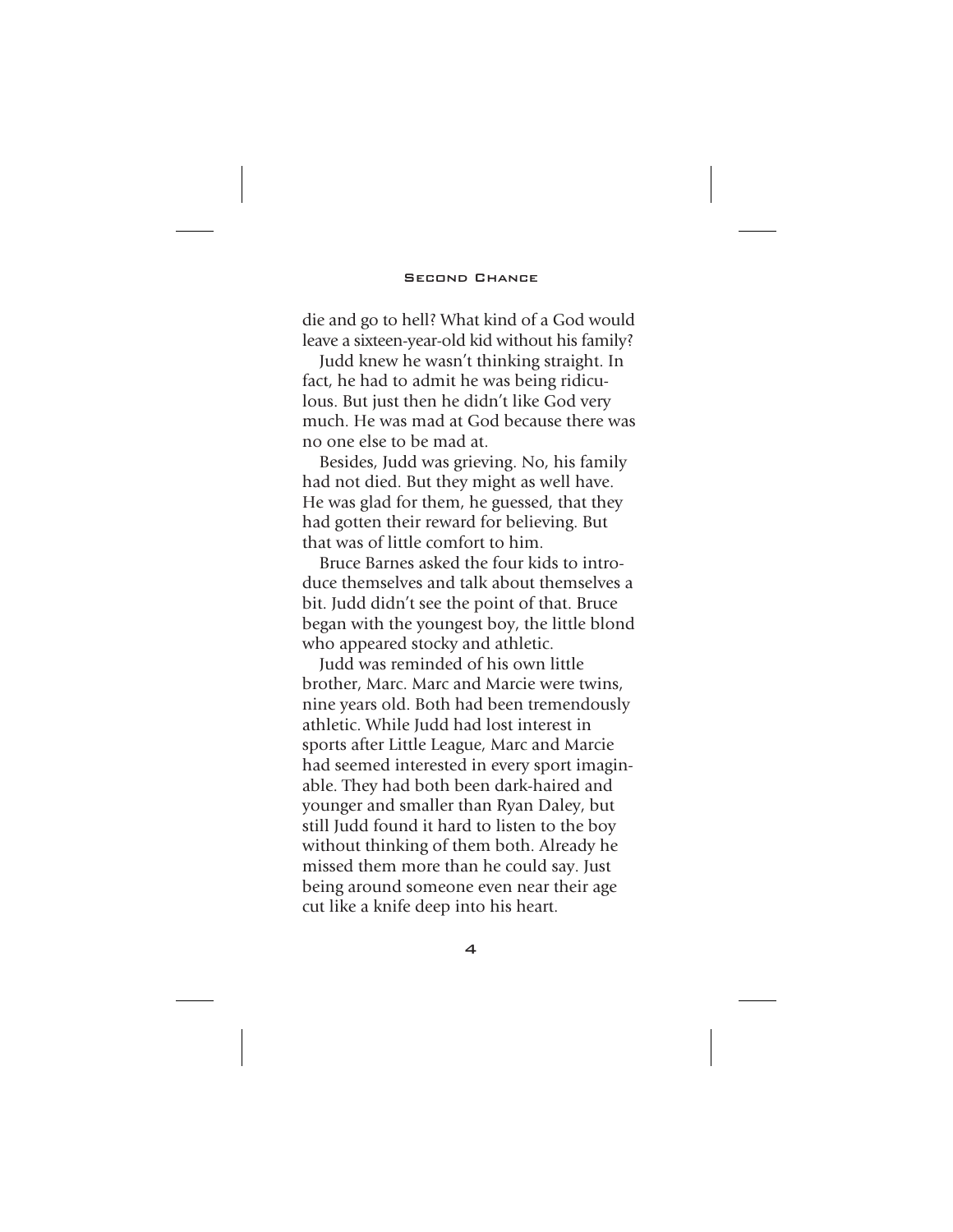## *New Hope*

Ryan was telling his story at just above a whisper. Judd could tell the boy had spent a lot of time crying that day. No doubt there would be more tears until he could cry no more.

"I don't know what I think about all this stuff you've been saying, Mr. Barnes. If it's true, I don't think either of my parents went to heaven. For sure my mom didn't because she was killed on the road sometime this morning. My dad was listed with the passengers that went down in a plane crash. I don't think he would have been one of those who disappeared. I mean, he was great and I loved him, but he never said anything about being a Christian or even going to church."

Ryan told about waking up to find his mother's note and then hearing from the police about her death. When he stopped and buried his head in his hands, Bruce Barnes leaned forward and put a hand on his shoulder. "So you've never, ever been in church before?"

"Well, not never," Ryan managed, raising his head. "Somebody invited me to one of those Bible school things they have in the summertime at church once-"

"Vacation Bible School?" Bruce said.

"Yeah, that's it. But I was really little then and I don't remember much about it. My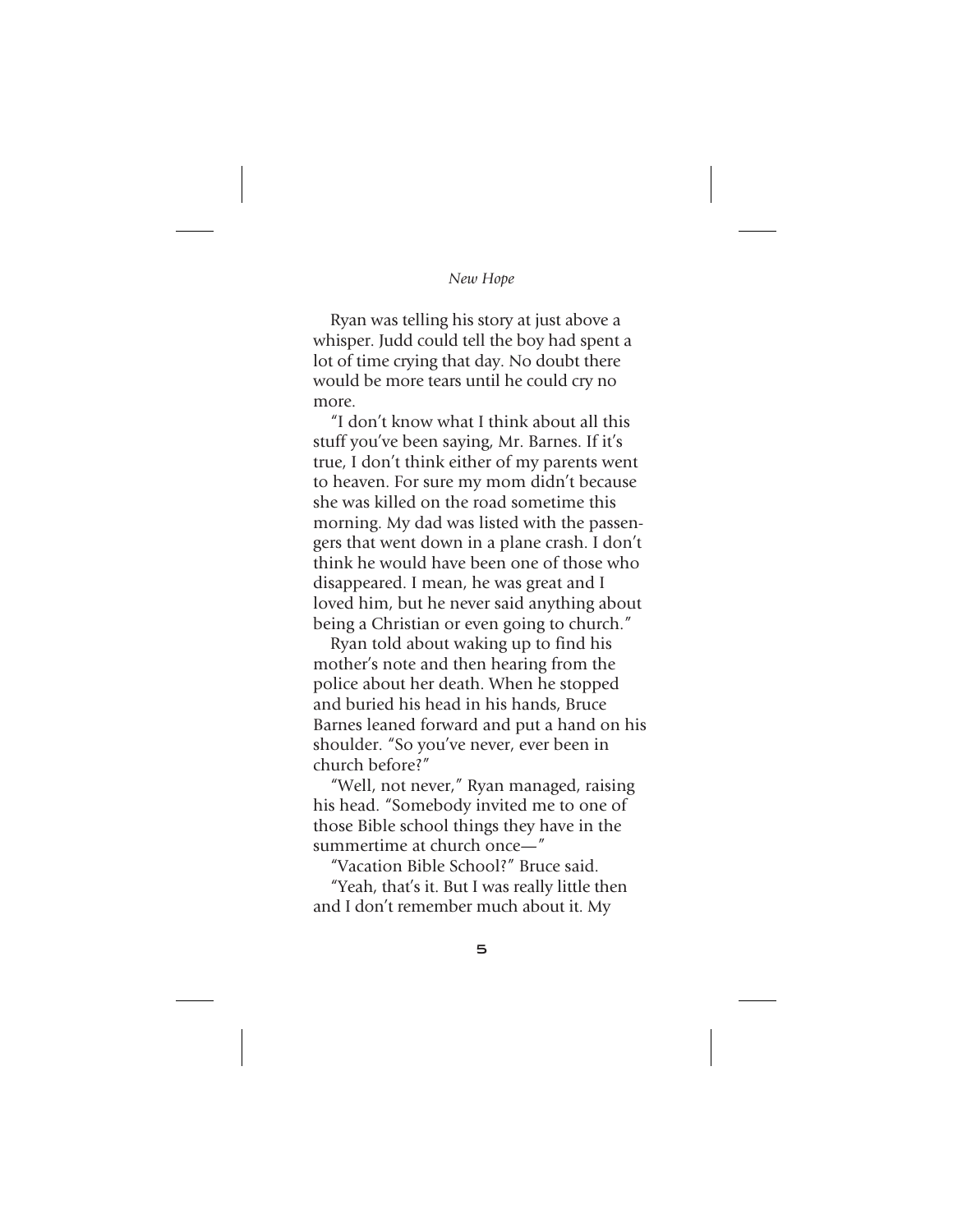friend—his dad's an airline pilot—wanted me to go to church with him here. I never did."

"And who was that?"

"His name was Raymie Steele. He tried to tell me all about this, the way you just did. I thought he was nuts."

"What do you think now, Ryan?" With that, Ryan buried his face in his hands again and sobbed. Bruce began to ask him something, but Ryan wrenched away and shook his head. Judd thought he knew exactly how Ryan felt.

Bruce turned to Lionel Washington. Judd noticed that the lanky young boy with the smooth face and chocolate complexion had sat expressionless since they had begun. His wide, dark eyes seemed to rarely blink. He merely sat forward, his chin resting on his fist, listening. Judd couldn't tell if he was interested or not, but something had brought him there.

Bruce asked Lionel if he knew any of the others. "No, but my sister Clarice knew Vicki here. They rode the school bus together."

"How do you feel about all this?" Bruce said.

"Oh," Lionel said, "this is nothing new to me. I know exactly what happened. You're right, we all missed it. The real Christians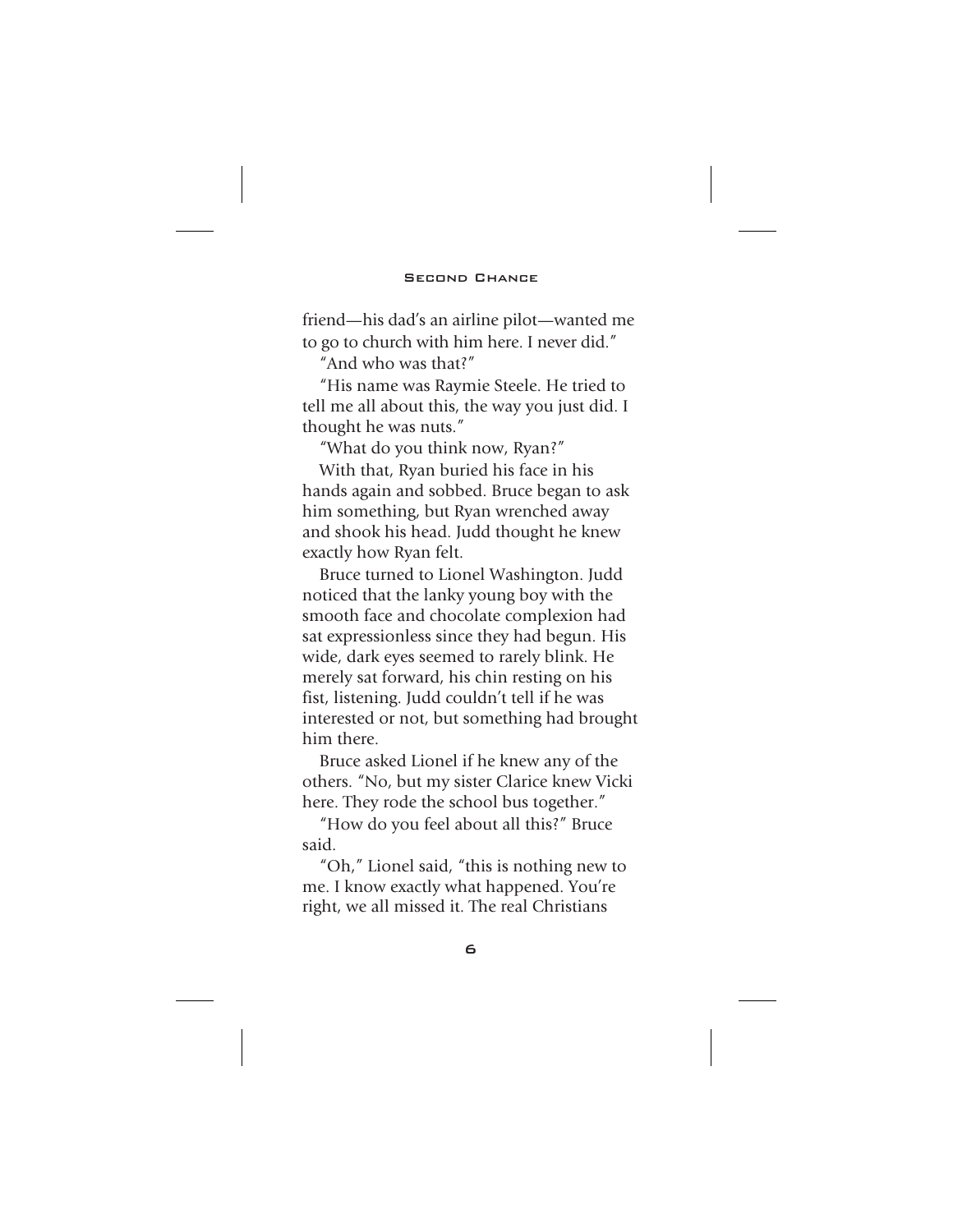have gone to heaven, and we've all been left behind."

Ryan leaped from his seat and ran out, shouting through his sobs, "It's not fair! It's not fair! This is crazy! Why would God do this?"

Judd, Bruce, Vicki, and Lionel watched him go. "Aren't you going to stop him?" Judd asked Bruce.

Bruce shook his head. "He'll be back. Where else does he have to go?"

Lionel, who seemed to Judd to have been shaken by Ryan's quick exit, finished his own story of having grown up in a Christian family and gone to church all his life, only to never have made a true decision himself to become a follower of Christ. "I don't know how the rest of you feel, but I can't say I'm surprised or that I didn't get exactly what I deserved. I don't know if I believe there's really still a second chance, but if there is, I want it."

"Believe me, there is a second chance," Bruce said, "and I think it's something you'll want to take advantage of right away, don't you?"

"You better believe I already prayed the prayer," Lionel said. "If that's what you mean. I told God I was sorry, begged his forgiveness, and asked him to save me once and for all. You're saying it's not too late?"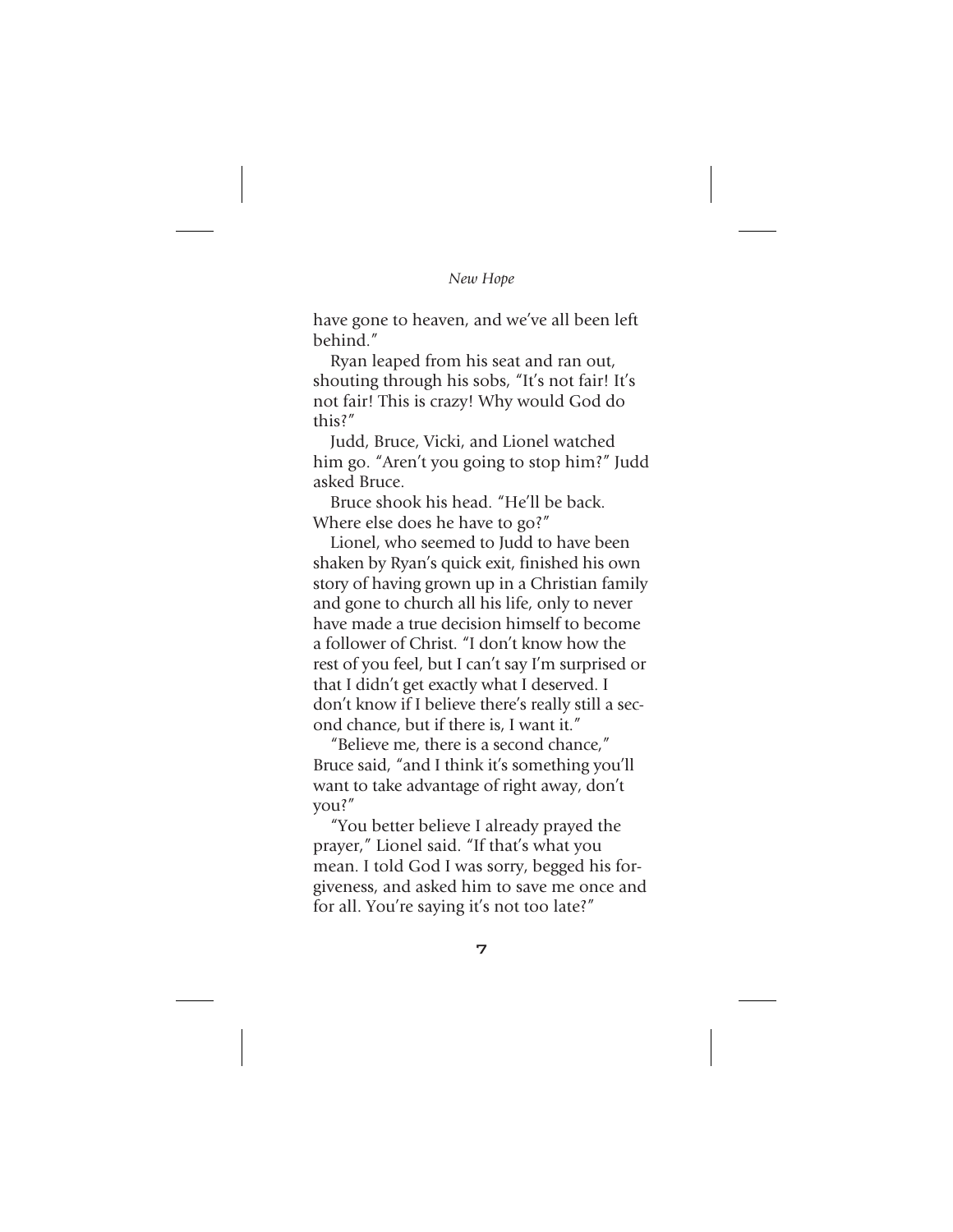"That's what I'm saying. Welcome to the family."

"To tell you the truth, sir," Lionel said, "I'd rather be in heaven with my own family right now."

"You and me both," Bruce said.

Judd was stunned at how much he and Lionel had in common, though they had never even seen each other before. Lionel, like Judd, also had a younger brother and sister. And Judd and Lionel had been raised in the church by Christian families.

Now it was Vicki's turn. "Well," she began with a quavery voice, "I guess I should have known better too."

Judd noticed how young and scared she sounded for someone who said she was fourteen years old. Of course, he felt very young and scared himself just then, but she looked like a tough girl. Whatever edge there had been to her seemed to have been stolen away when her mother, father, and little sister had been raptured. She told her story about growing up in the trailer park, about the weekend beer brawls and dances that had one time, seemingly out of the blue, begun with an evangelist preaching for just a few minutes and resulted in her parents becoming Christians.

"I saw big changes in their lives," Vicki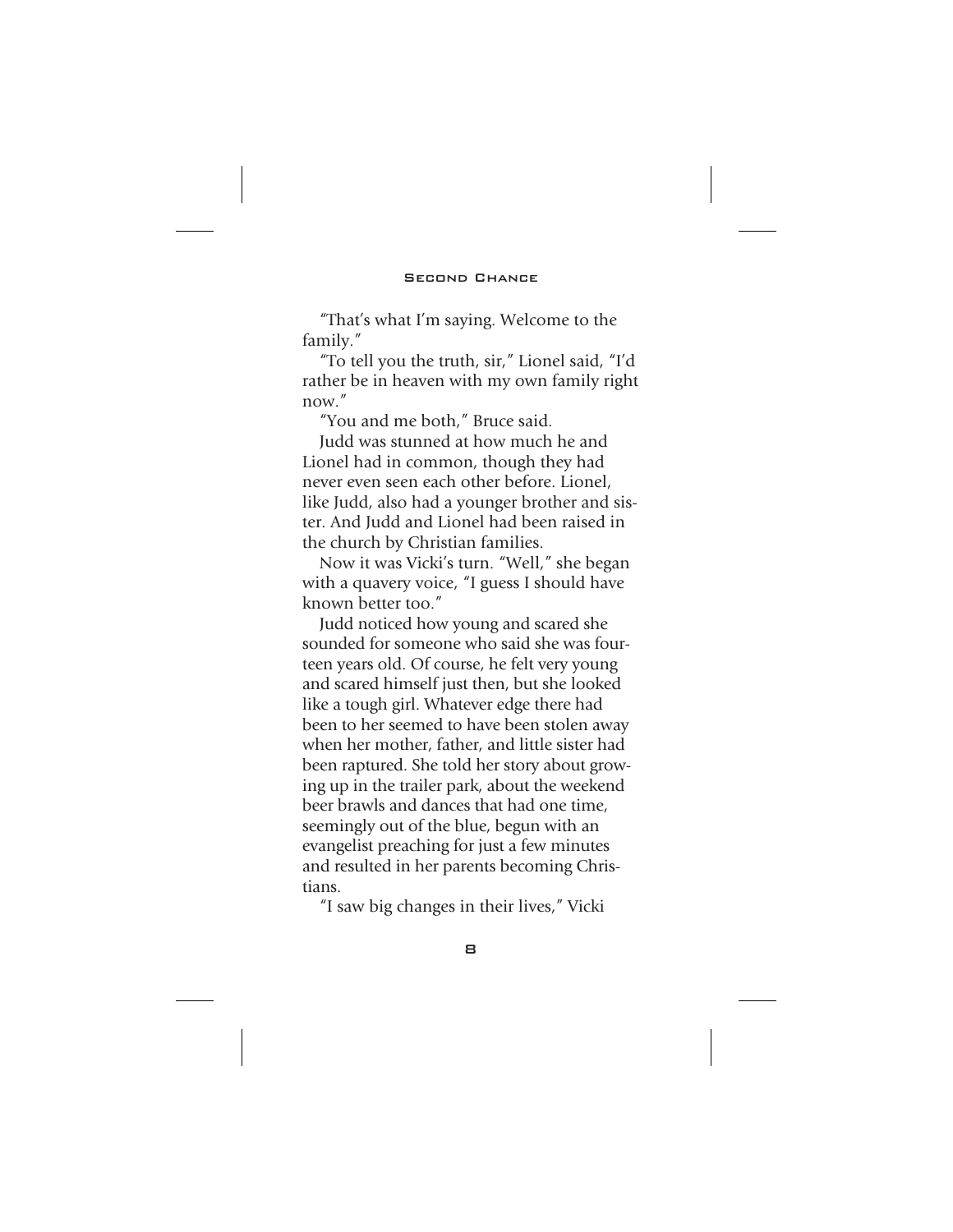admitted, "but actually I hated it. I hated church, and I didn't want to have anything to do with religion. They kept telling me it wasn't religion, it was Jesus, but I didn't see the difference<sup>"</sup>

"Now you do, of course," Bruce said.

"Of course," she said.

"Forgive me for being pushy," Bruce said, "but what are you going to do about it now?"

Vicki looked down and busied herself tracing a pattern on the floor with the toe of her shoe. "Actually, even though I know you're right, I just don't want to make a decision like this while I'm still in shock"

Bruce seemed to be trying gently to push her into seeing that, despite the trauma she had just been through, she really shouldn't take more time. "You know the truth. That makes it your responsibility to act upon it."

"I know," she whispered. But she would not return his gaze. Her body seemed rigid. To Judd it seemed as if she was through listening or talking about it. He was surprised when she looked up and appeared to be listening when it was his turn to tell his story.

Judd kept his account short. He merely mentioned that he too had been raised in a Christian home and knew exactly what had happened. He told of his plan to run away from home and be his own person, and how